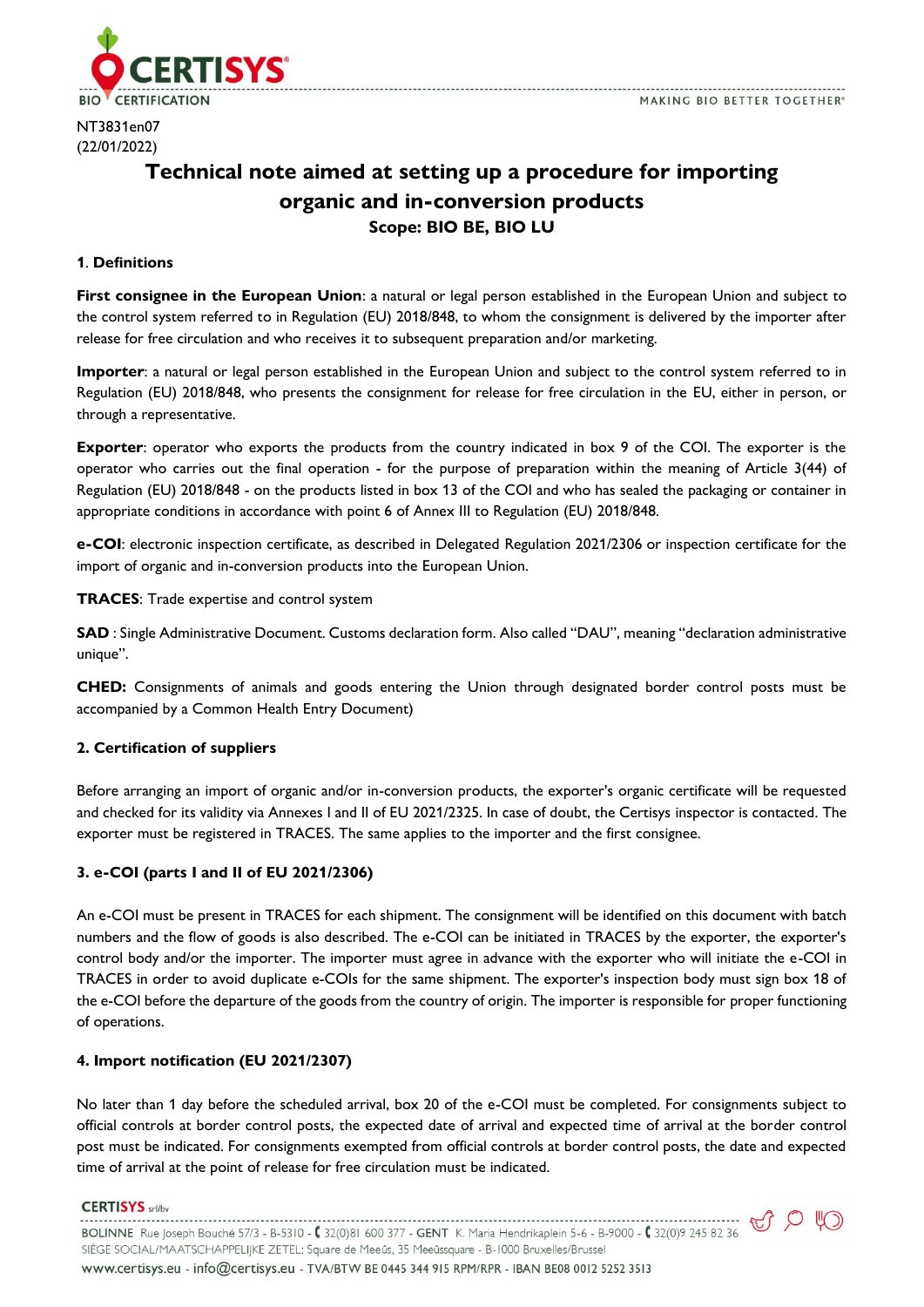

### **5. Reception in Europe**

Two procedures are possible for the further processing of the shipment in Europe:

Procedure 1

Animals and goods which, when imported, are subject to food and feed safety control, or phytosanitary controls at a border control post.

#### Procedure 2

Products which are not subject to food and feed safety control, or phytosanitary controls at a border control post.

|                                                                                                      | Procedure 1 -<br><b>Border checkpoint</b>                                                                                                                                                                                                         | Procedure 2 -<br><b>Release point</b>                        |
|------------------------------------------------------------------------------------------------------|---------------------------------------------------------------------------------------------------------------------------------------------------------------------------------------------------------------------------------------------------|--------------------------------------------------------------|
| Case 10 e-COI                                                                                        | Select the appropriate border control post                                                                                                                                                                                                        | Select the appropriate release<br>point for free circulation |
| Deadline for carrying out<br>documents and possible<br>physical checks by the<br>competent authority | On entering the EU and before or at the<br>same time as the CHED check.                                                                                                                                                                           | Before putting organic products<br>into free circulation     |
| <b>CHED</b>                                                                                          | In box I.31 of the CHED indicate<br>"biological or in conversion type " and the<br>reference number of the e-COI (see box<br>3). The FASFC can only complete the<br>CHED after the e-COI has been stamped<br>by the competent authority in box 30 | N.A.                                                         |

Details of the 2 reception procedures in Europe :

The importer provides notification by e-mail (\*) to the competent regional authority in accordance with procedure 1 or 2, indicating the reference number (box 3) of the COI. The e-COI is then electronically signed by the competent authority in box 30. The signature of the regional authority depends on the region where the border control post or the point of release for free circulation is located. (For your information: pay attention to "Brussels" and "Zaventem").

(\*) Brussels: [Landbouw@gob.brussels](mailto:Landbouw@gob.brussels) (NL) / [agriculture@sprb.brussels](mailto:agriculture@sprb.brussels) (FR) Grand Duchy of Luxembourg: [import-control@asta.etat.lu](mailto:import-control@asta.etat.lu) Flanders: [importbio@lv.vlaanderen.be](mailto:importbio@lv.vlaanderen.be) Wallonia: [bio.import.dgo3@spw.wallonie.be](mailto:bio.import.dgo3@spw.wallonie.be)

The commercial invoice and transport documents must be uploaded in TRACES as an attachment to the corresponding e-COI. The customs code **C644** must be used in box 44 of the SAD in the case of organic goods, specifying the reference number of the e-COI (box 3). The absence of the C644 code in the SAD does not allow the batch to be cleared as "organic an/ or in-conversion".

After carrying out the checks referred to in point 6 of Annex III to Regulation (EU) 2018/848, the first consignee signs box 31 of the e-COI. The first consignee hereby confirms that the following points have been checked upon the lot:

- Packaging or suitable containers/,
- Correct closure of packaging and containers (sealed),
- Batch identification system (traceability),
- Presence of the identification of the exporter,